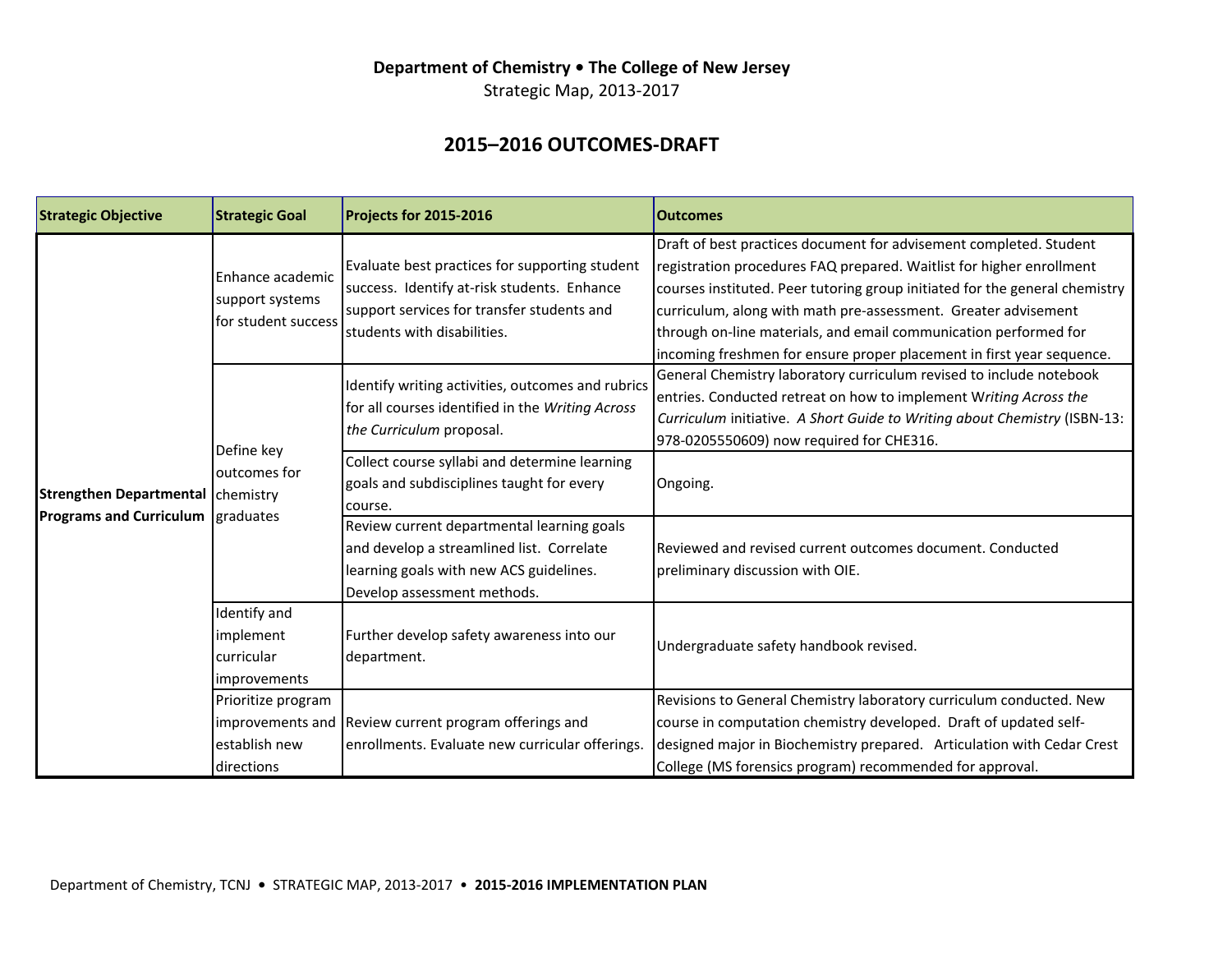### Department of Chemistry . The College of New Jersey

Strategic Map, 2013-2017

# **2015–2016 OUTCOMES-DRAFT**

| <b>Strategic Objective</b>                                                                      | <b>Strategic Goal</b>       | Projects for 2015-2016                                                                          | <b>Outcomes</b>                                                                                                                                                                                                                                                           |
|-------------------------------------------------------------------------------------------------|-----------------------------|-------------------------------------------------------------------------------------------------|---------------------------------------------------------------------------------------------------------------------------------------------------------------------------------------------------------------------------------------------------------------------------|
| Strengthen Departmental scholarship<br><b>Research Activities and</b><br><b>Accomplishments</b> | Enhance faculty             | Initiate faculty research meetings, brown bag<br>lunches, and discussions.                      | GSE sponsored faculty research talks initiated.                                                                                                                                                                                                                           |
|                                                                                                 |                             | Promote sabbaticals and other faculty<br>development opportunities.                             | Ongoing. One faculty member received sabbatical leave in 2015-16, 5<br>faculty were supported by SOSA, 2 faculty were supported by SOS mini-<br>grants, 5 external grants were submitted, 9 faculty attended conferences<br>and presented results at scientific meetings. |
|                                                                                                 |                             | Expand enrollment in internship courses.                                                        | INot initiated.                                                                                                                                                                                                                                                           |
|                                                                                                 | Enhance student<br>research | Define learning goals, performance<br>expectations, syllabus, and grading rubric for<br>CHE493. | Common syllabus for CHE493 prepared, approved and implemented in<br>F2016.                                                                                                                                                                                                |

|                                | lEnhance Alumni                               | Create a mechanism for increased           | Promoted alumni events at ACS meetings. Invited alumni to return to                                                  |
|--------------------------------|-----------------------------------------------|--------------------------------------------|----------------------------------------------------------------------------------------------------------------------|
|                                | relations                                     | communication to and networking of alumni. | campus to provide seminars and speeches.                                                                             |
|                                |                                               | Review, revise, and adopt departmental     | INot initiated.                                                                                                      |
| <b>Clarify and Communicate</b> | Better define a                               | mission and vision statements.             |                                                                                                                      |
| <b>Mission, Identity and</b>   | Ishared<br>departmental<br>mission and vision | Update website.                            | Content transitioned to new web format. Webpage updated to include                                                   |
| <b>Effectiveness</b>           |                                               |                                            | current information.                                                                                                 |
|                                |                                               | Maintain recruitment and informational     |                                                                                                                      |
|                                |                                               |                                            | Imaterials for funding agencies, and prospective INew flyers and slidestacks prepared for campus recruitment events. |
|                                |                                               | Idonors.                                   |                                                                                                                      |